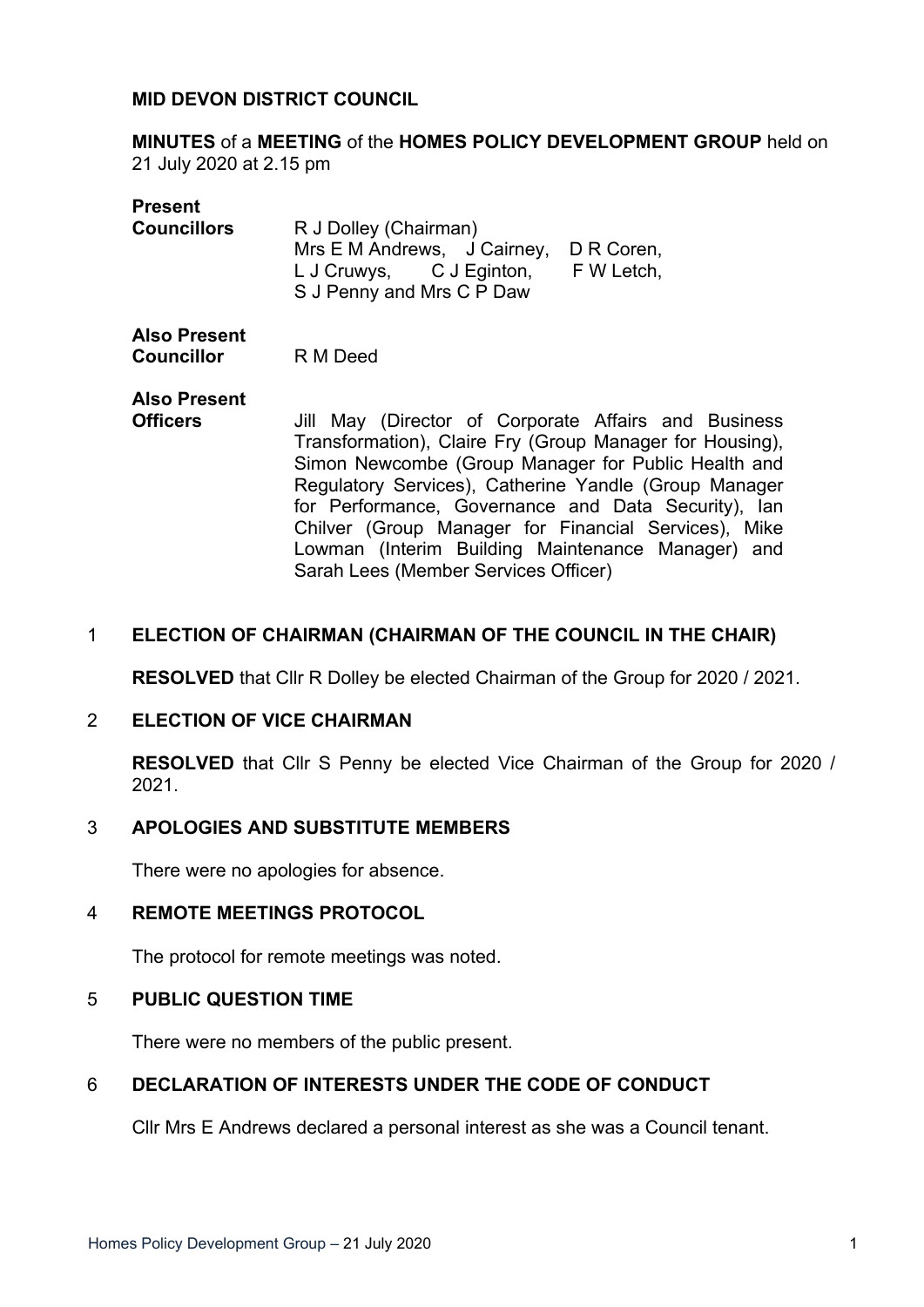## 7 **MINUTES**

The minutes of the meeting held on 17 March 2020 were confirmed as a correct record by the Members who had been present at the meeting.

#### 8 **CHAIRMAN'S ANNOUNCEMENTS (00:11:00)**

The Chairman stated that these were unprecedented times and Housing and Building Services had worked exceptionally hard during a very challenging period.

#### 9 **PERFORMANCE AND RISK (00:11:33)**

The Group had before it, and **NOTED**, a report \* from the Group Manager for Performance, Governance and Data Security providing it with an update on performance against the Corporate Plan and local service targets for 2020/2021 as well providing an update on the key business risks.

The contents of the report were outlined with particular reference to the following:

- This was the first report of 2020/2021 containing details of performance against the new Corporate Plan.
- The number of 'Net additional homes provided' would have a target of 393 for this year from the Local Plan.
- Targets in relation to 'Affordable Homes delivered' had not yet been set.

Discussion took place regarding:

- Figures in relation to the number of empty homes being brought back into use had dropped significantly. It was explained that, as a result of the pandemic, it had not been possible to conduct the normal number of inspections, however, it was hoped that this would be brought back on track for the remainder of the year. Consideration would need to be given towards the funding of this service when the budget was reconsidered in the autumn. A long term view would need to be taken.
- It had been difficult gaining access to some properties for repairs and gas servicing as some tenants were shielding, isolating or just unhappy about people entering their home during the pandemic.
- The number of complaints responded to on time was showing as 100% against target. The Group Manager for Performance, Governance and Data Security was asked to check this.
- Risks in relation to the 'Supply of Housing' and 'Homelessness' remained high in terms of severity.

The Group wished for their sincere thanks to be passed onto the Housing and Building teams who had had an extremely difficult job in recent months.

Note: \* Report previously circulated; copy attached to the signed minutes.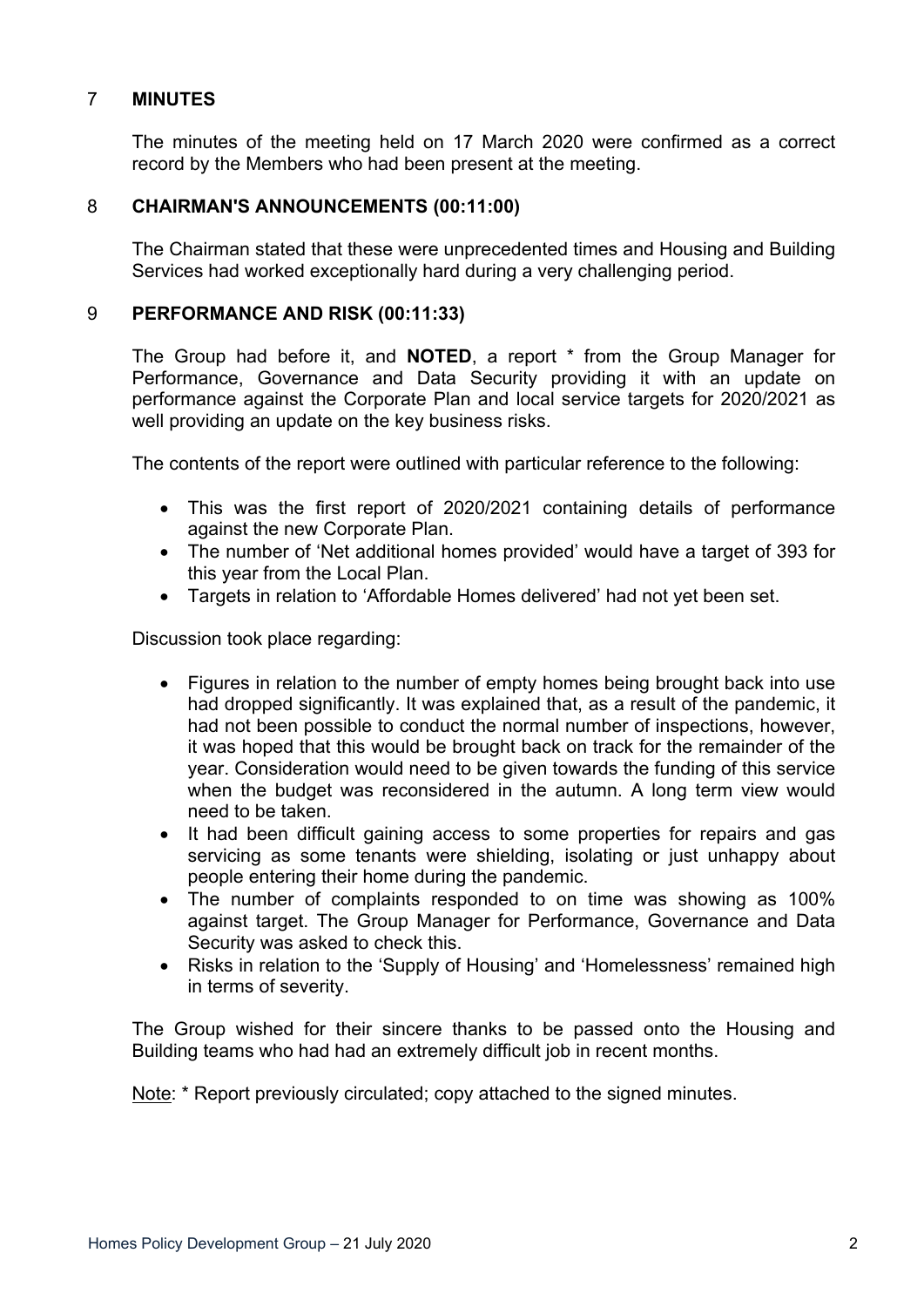## 10 **CAPITAL AND REVENUE OUTTURN FIGURES FOR 2019 / 2020 (00:22:20)**

The Group had before it, and **NOTED**, a report \* from the Deputy Chief Executive (S151) presenting the revenue and capital outturn figures for the financial year 2019/20.

This report and been presented to the Cabinet on 9<sup>th</sup> July and the recommendations within it had been approved.

The Group Manager for Finance explained that this was a generic report detailing how spending for the 2019/2020 financial year had compared against budget. The effect of the pandemic upon these reports had been minimal since they concerned the previous year. However, details were provided regarding the 3 tranches of compensation received from the Government since lockdown totalling £994k as well as payments in respect of the job retention scheme and an expected amount in relation to the income protection guarantee.

Returning to the previous financial year it was explained that at the year end the closing position had shown a deficit of £232k across all services. This had been predicted to be £252k, therefore the final position had shown a small improvement. The shortfall had been met by Ear Marked Reserves.

The following was also noted within the report:

- For 2019/20 the Housing Revenue Account (HRA) had achieved a surplus of £608k. The Cabinet had approved a transfer to the HRA Reserves in order to bring this to zero.
- A number of capital projects had been funded during the year including works at the Lords Meadow Leisure Centre, including a gym refurbishment. Six new tipper vehicles had also been purchased.
- Underspends within the capital programme had been transferred to Ear Marked Reserves.
- There had been a drop in the return on investment relating to units purchased by the Council in Market Walk and Fore Street, Tiverton. This had been as a consequence of the recent pandemic.

Discussion took place regarding:

- It was confirmed that the percentage of Council Tax not collected was divided between all beneficiaries.
- The large variance between 'budget' and 'actual' in the Corporate Management area. Impairment loans in respect of the 3 Rivers Development Co.had been a large factor in this.
- CCTV initiatives budget more detail was requested since two of the towns did not have CCTV. The Leader informed the Group that he had met with the Police and Crime Commissioner earlier in the year to discuss initiatives to expand CCTV provision within the district. He would ask the Cabinet Member for Community Well Being to chase this up.
- Additional employee costs in the Legal & Democratic Services area. It was explained that this was in relation to election costs.
- Why expenditure costs were showing in relation to Tiverton Town Hall and the Crediton Offices when both had been sold off.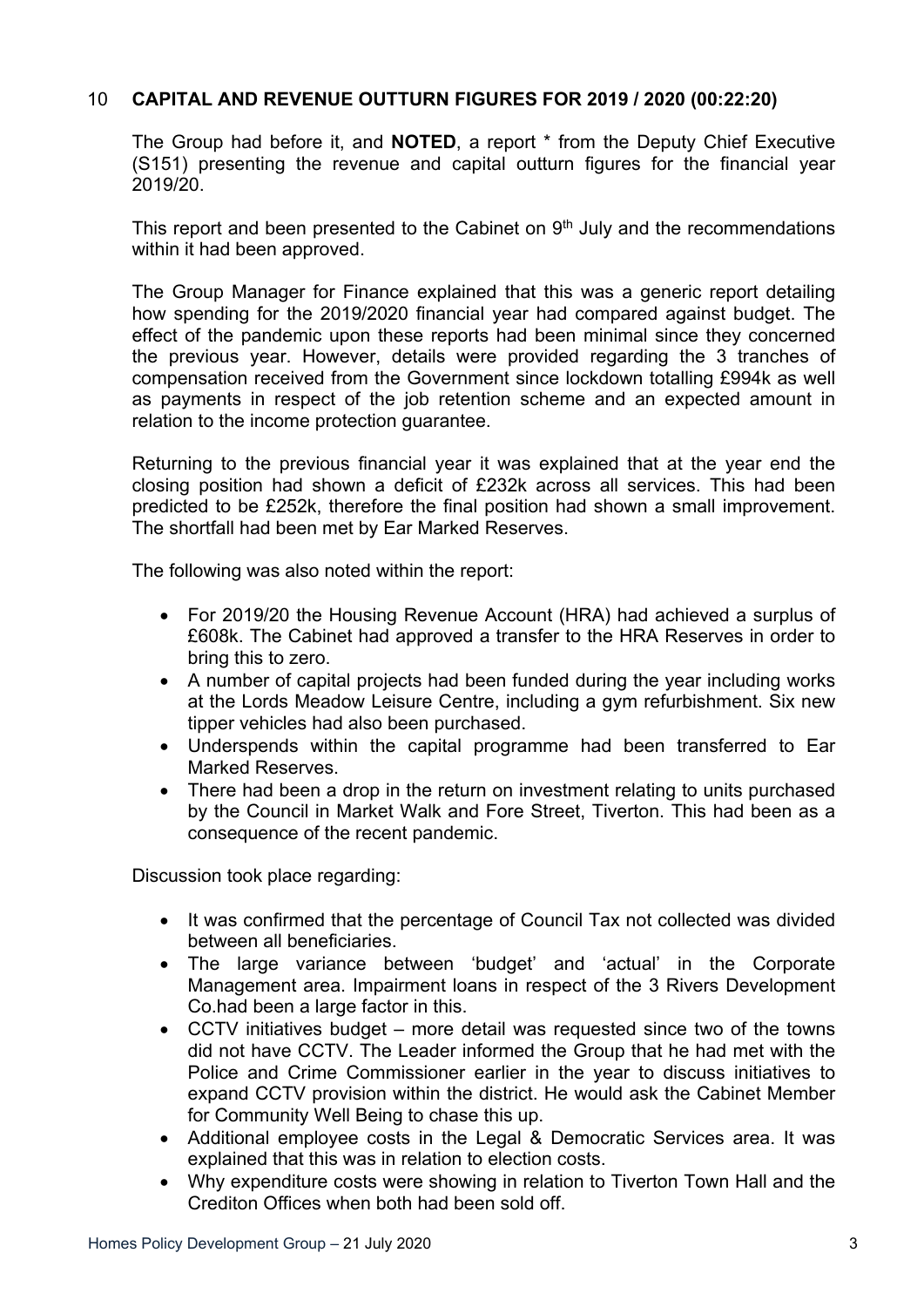- It was difficult to predict the extent of non-collection of Council Tax at the current time since the effects of the pandemic and people's ability to pay would not be felt for some time yet. However, the current shortfall was not as significant as feared.
- Cost centre SH027, 'Depreciation', was showing a significant variance. It was explained that assets in relation to this cost centre were introduced at cost and then a revaluation process had had to take place in relation to the social housing element.
- Cost centre SH029 'Bad debt provision': There had been a significant increase between the budget and the actual figure. It was explained that a reasonable provision had had to be recalculated as a result of lockdown.
- Businesses within Tiverton Town Centre were returning and the current situation was not as bad as originally feared.
- It was noted that there appeared to be a minor housing boom at the moment.

Note: (i) \* Report previously circulated; copy attached to the signed minutes.

(ii) Cllr C Eginton declared a personal interest as he owned a business in Tiverton.

# 11 **BUILDING AND HOUSING SERVICE DELIVERY DURING THE PANDEMIC (00:51:08)**

The Group had before it, and **NOTED**, a report \* from the Group Manager for Housing Services providing an update on the work of the Building and Housing services during the national emergency arising from the Covid 19 pandemic.

The contents of the report were outlined area by area with additional reference being made to the following:

- It was predicted that the end of the Government's furlough scheme would have an effect upon the income received by the housing service.
- Homeless people had been housed in the Council's accommodation during the pandemic. There had been challenges in the Homelessness area of work with a lot of liaison Government which had also provided some additional funding from the MCHLG.
- Rather than face to face a lot of communication had taken place with tenants electronically.
- The Housing Service had worked closely with other Devon local authorities as well as the Local Resilience Forum in connection with homelessness.
- The number of gas safety inspections being able to be carried out had decreased significantly during lockdown. This had been as a result of people shielding, people in isolation or tenants just being nervous about strangers entering their home. Non-compliance had not been so much of an issue as long has tenants had maintained contact with the Council.
- It had also been difficult to maintain the routine servicing schedule during recent months.
- For tenants that were unable to access Devon Home Choice (DHC) on-line, adverts were usually placed in libraries. Also a dedicated DHC co-ordinator had been present in Phoenix House throughout lockdown and could be contacted by phone and in person when the offices were open. An auto-bid system could also be set up to bid on their behalf.